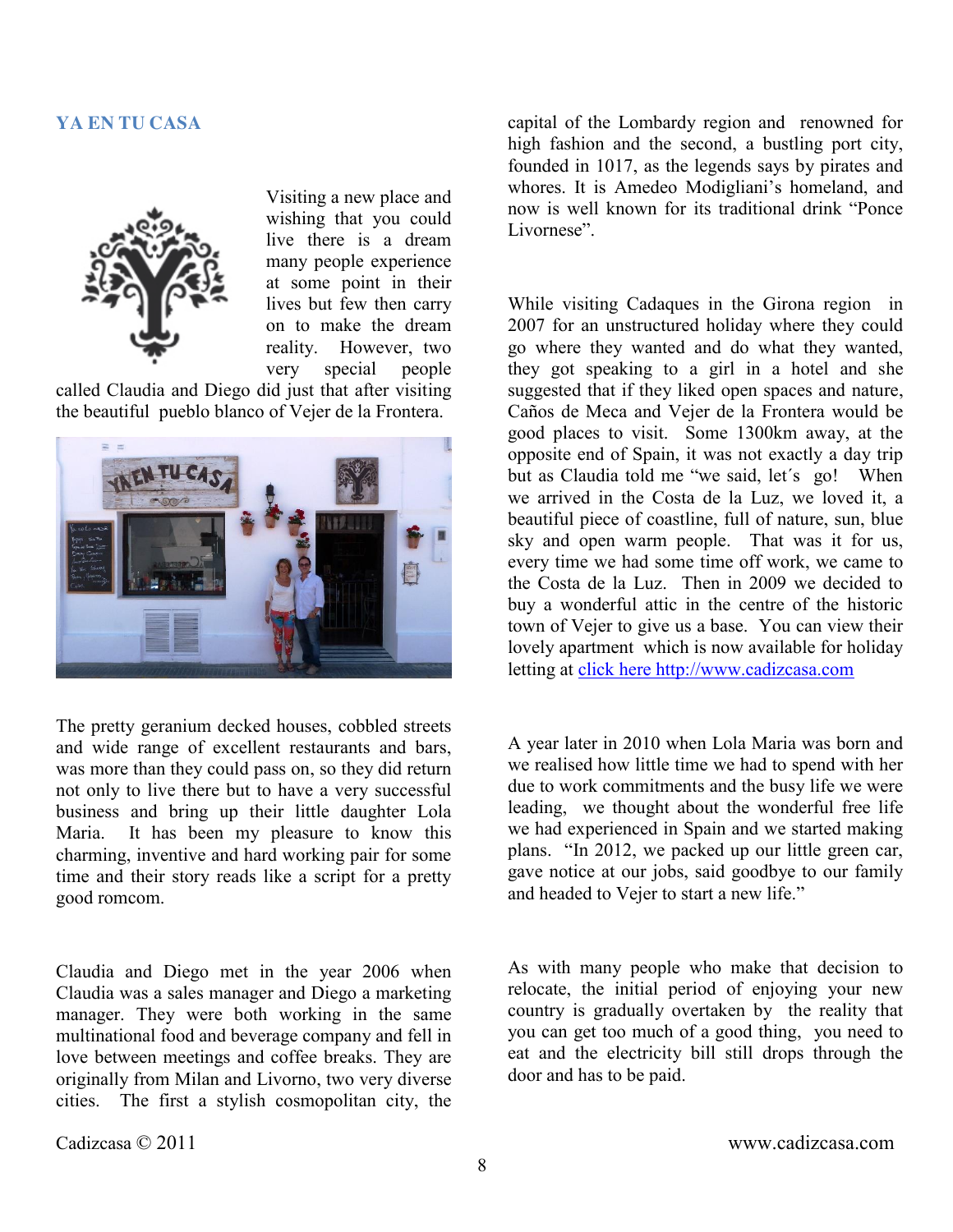Claudia says "while walking on the beach, we were asking ourselves, what can we do that will give us a living"? The answers came pretty quickly - it had to be marketing and commercial skills based, something in the food and beverage sector and something where we can work directly with our clients and introduce them to something new and exciting".

So, Claudia and Diego decided to sell Andalucian gourmet products.



In order to find the type of products they wanted to offer the public, they went on a trip to producers and wineries to sample the products personally and check out the quality. Having put together their core products they looked for a retail outlet and found a little place in the Calle Corredera, one of the most historic streets in Vejer. There was a fair amount of reforming to do but finally the premises were ready. They specialise in products from small to medium companies and sell them physically in their shop, via internet and direct by international distribution. Customers can buy and take away their selected products or they can be shipped to order. The new on line shop is up and running and some excellent contacts have helped this fabulous little enterprise spread into Germany, Italy and France where other food outlets now retail their products.



What did Claudia and Diego call this popular business – Ya en tu casa – el sabor de Andalucia. Diego says, "it means - ´and at home´, because we bring these fabulous Andalucian products right in to your home and on to your table. We ship direct to the houses of our clients from the shop and from the on line store. We want people to feel that they are at home when they enter our shop whether that is physically or on line.

From the moment the shop opened in March 2013 business was brisk with excellent interest from abroad. The first shipped orders being to Switzerland and American. The client base now covers 72 nationalities from Moroccan to New Caledonian.

In September of the same year Claudia was voted business woman of the month by Andalucia Emprende of the Junta de Andalucia and in December their first shipment left for Sidney in Australia. Ya en tu Casa was involved in 4 events to get their name known and their products in front of the consumers. These events included two tastings for sherry and brandy, a fashion event in their shop and a Christmas market in the winery of an important hotel in Jerez.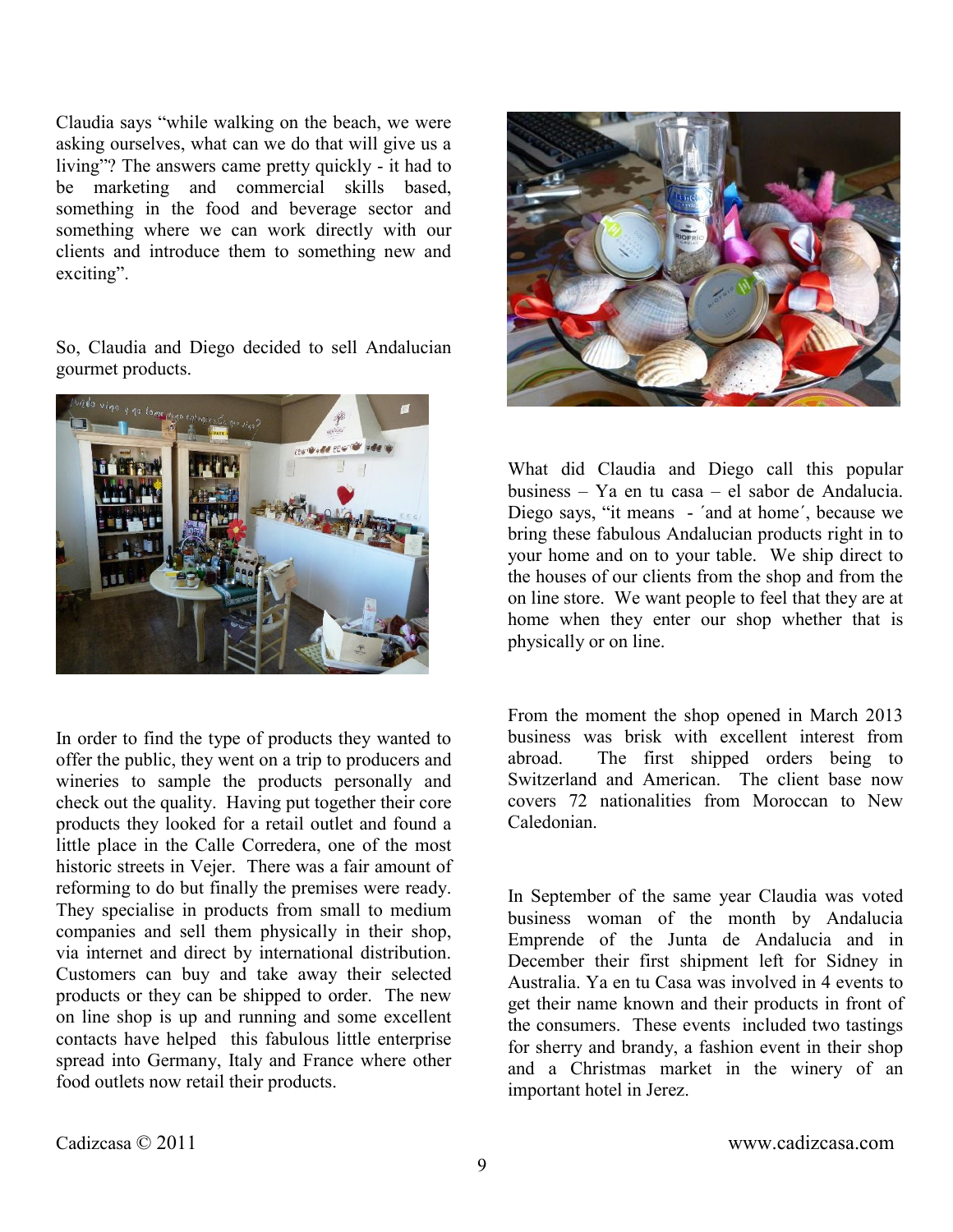It might seem a bit of a silly question but nonetheless I asked if they liked food and wine. Claudia tells me that Diego started young making undrinkable cocktails for his school friends and was always interested in international foods while Claudia is something of an expert on wines and her native Tuscany kitchen.

The couple feel that Spain offers some excellent products such as the first ecological caviar in the



world, the excellent

almadraba tuna fish caught off the coast of the Costa de la Luz and a sweet, Muscat wine from the boutique winery group Jorge Ordoñez, called No. 2 Victoria, which was served to her Majesty Queen Elizabeth II at the Nobel Prize

dinner in 2012. Not only are these high quality products unbeatable but their pricing is very favourable too. Ya en tu casa´s products currently most popular with their clients are an ecological and organic extra virgin olive oil, a red wine from Cadiz which is similar to an Italian "amarone" wine, a range of special chutneys including the fabulous sounding Chestnut and Rockfort, Tomato and Jalapeño and Onion and Pedro Ximenez plus a wonderful ecological honey.

You always know when you ask people like Claudia and Diego what their plans for the future are, that they will have a plan and it will be something pretty spectacular so within the next few weeks they will open a new "e-store" in the new part of Vejer at La Noria, where all the orders will be collated, packed and distributed and there is a little area where clients can come in and see the products then order via the

on-line Ya en tu casa page through the monitor provided inside the shop. Eat your heart out Argos!



Also on the agenda for this year is a Ya en tu casa electronic magazine where chefs, writers, designers etc can comment freely about their Ya en tu casa experience, Andalucia, recipes, places to visit, products and events. The idea is to put together producers and customers so they can exchange ideas and experiences.

Not satisfied with this considerable expansion of their business, they are planning a third Ya en tu casa shop. As yet, premises have not been found but for a couple with their skills, that is merely a formality.



Cadizcasa © 2011 www.cadizcasa.com